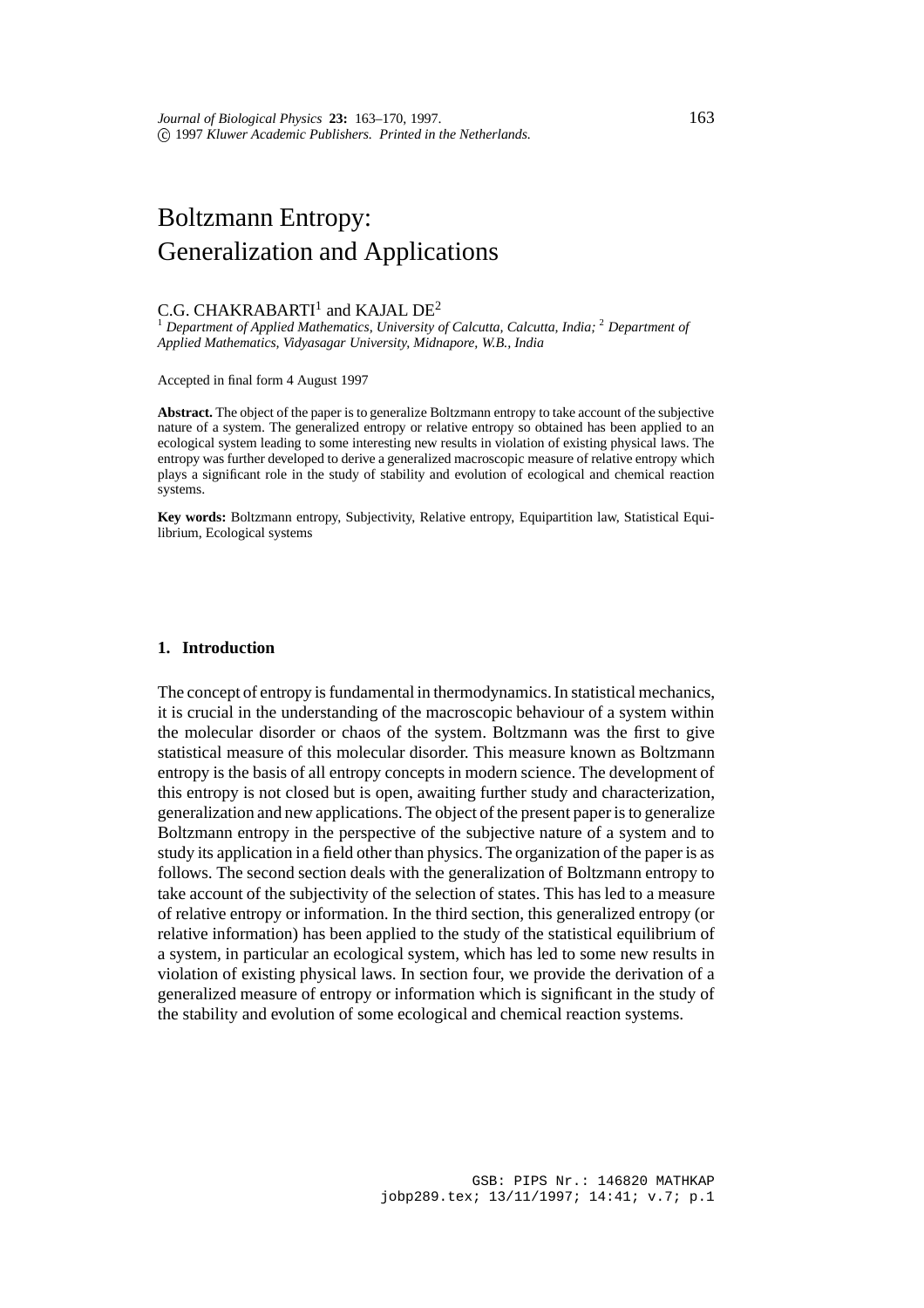#### **2. Generalized Boltzmann Entropy and Subjective Entropy**

Let us consider a classical system consisting of  $N$  elements (molecules, cells, organisms etc.) classified into n classes (energy-states, species, etc.). Let  $N_i$  (i =  $1, 2, \ldots, n$  be the occupation numbers of the *i*th class. The macrostate of the system is given by the set of occupation numbers  $A_n = \{N_1, N_2, \ldots, N_n\}$ . The statistical weight or thermodynamic probability of the macrostate  $A_n$  is given by

$$
W(A_n) = \frac{N!}{\prod_{i=1}^n N_i!},\tag{2.1}
$$

which is the total number of microscopic states or complexions compatible with the constraints of the system. The distribution of the elements among the different classes possesses a great deal of disorder or chaos. The statistical measure of this disorder is given by Boltzmann entropy [2]

$$
S = K \ln W(A_n),\tag{2.2}
$$

where  $K$  is a constant and depends on the unit of measurement of entropy. For thermodynamic system  $K$  is the Boltzmann constant. An axiomatic derivation of this entropy was given by the authors recently [3]. For large  $N_i$  ( $i = 1, 2, \ldots, n$ ), the Boltzmann entropy (2.2) with  $W(A_n)$  given by (2.1) reduces to the form

$$
S = -KN \sum_{i} p_i \ln p_i, \tag{2.3}
$$

where  $p_i = \frac{N_i}{N}$  is te relative frequency of the *i*th class and for large *n*, is equal to the probability that an element lies in the *th class. The expression* 

$$
H(p_1, p_2, \dots, p_n) = -K \sum_i p_i \ln p_i \tag{2.4}
$$

appearing in the r.h.s. of (2.3) is the Shannon entropy and is the basis of the information-theoretic foundation of statistical mechanics initiated by Jaynes [4]. The statistical equilibrium of the system, which corresponds to the maximum value of the entropy (2.2) or corresponds to the maximum of the thermodynamic probability  $W(A_n)$ , is subject to the given constraints. Now, according to Boltzmann and Planck, the statistical equilibrium of a system is defined as the most probable state of the system. But the thermodynamic probability given by (2.1) is not a probability at all, it is an integer and in fact, for classical systems it is the co-efficient of a multinomial distribution, namely, the probability of the set of occupation numbers  $A_n = \{N_1, N_2, \ldots, N_n\}$  given by [5]

$$
P(A_n) = P(N_1, N_2, \dots, N_n) = \frac{N!}{\prod_{i=1}^n N_i!} \prod_{i=1}^n (p_1^0)^{N_i},
$$
\n(2.5)

where  $p_i^0$   $(i = 1, 2, ..., n)$  is the 'a priori' probability that an element lies in the  $i$ -th class. In order to remove this confusion about the definition of statistical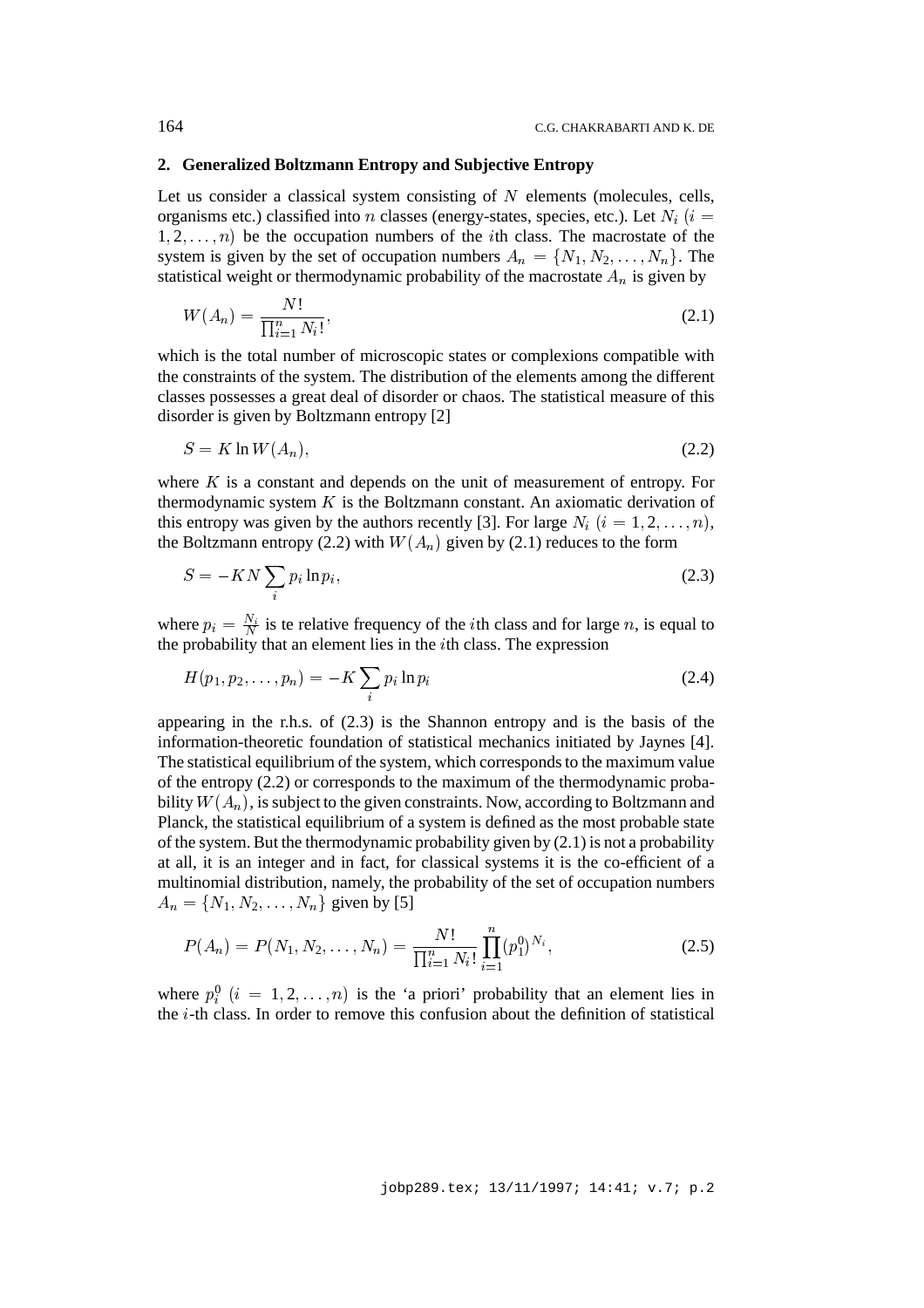equilibrium and to make the concept of statistical equilibrium equivalent to the concept of maximum entropy, let us define a generalized entropy which we call the generalized Boltzmann entropy by

$$
S_g = K \ln P(A_n) = K \ln P(N_1, N_2, \dots, N_n). \tag{2.6}
$$

Again, for large  $N_i$   $(i = 1, 2, \ldots, n)$  using the Stirling approximation, we can reduce (2.6) to the form of a relative entropy

$$
S_g = -NK \sum_{i=1}^{n} p_i \ln \frac{p_i}{p_i^0}.
$$
 (2.7)

The expression (2.7), except for the multiplicative constant  $(-NK)$ , is the Kullback-Leibler discrimination information between the probability distributions  $\{p_i\}$  and  ${p_i^0}$  [6]. In the case of maximally non-committed prior  $p_i^0 = \frac{1}{n}$   $(i = 1, 2, \ldots, n)$ , it reduces to the form of Shannon entropy. n

The generalized Boltzmann entropy or relative entropy (2.7) is a special case of subjective entropy introduced by Jumarie [7], for it can be written in the form

$$
S_g = -NK \sum_{i=1}^{n} p_i \ln p_i + NK \sum_{i=1}^{n} p_i \ln p_i^0.
$$
 (2.8)

The subjectivity results from the second term of the r.h.s. of (2.8) which depends on the subjective character of the prior probability distribution  $\{p_i^0\}$ . The presence of the prior probability  $p_i^0$  or the subjective term in the measure of entropy, can give rise to some interesting results. In the next section, we study the significance of this subjectivity in the context of an ecological system.

## **3. Maximum Entropy and Statistical Equilibrium**

The statistical equilibrium of the system, according to the Boltzmann and Planck definition, corresponds to the maximization of the probability,  $P(A_n)$ , or equivalently (2.6) or (2.7), subject to the constraints of a fixed number of molecules (or organisms)  $N$  and fixed energy  $E$ :

$$
\sum_{i=1}^{n} N_i = N, \ \sum_{i=1}^{n} N_i E_i = E,\tag{3.1}
$$

where  $E_i$  is the energy of a single molecule (or organism) of the *i*th energy state or class. The maximization leads to the distribution,

$$
p_i = \frac{N_i}{N} = p_i^0 e^{-\beta E_i} / Z(\beta),
$$
\n(3.2)

where

$$
Z(\beta) = \sum_{i=1}^{n} p_i^0 e^{-\beta E_i}
$$
 (3.3)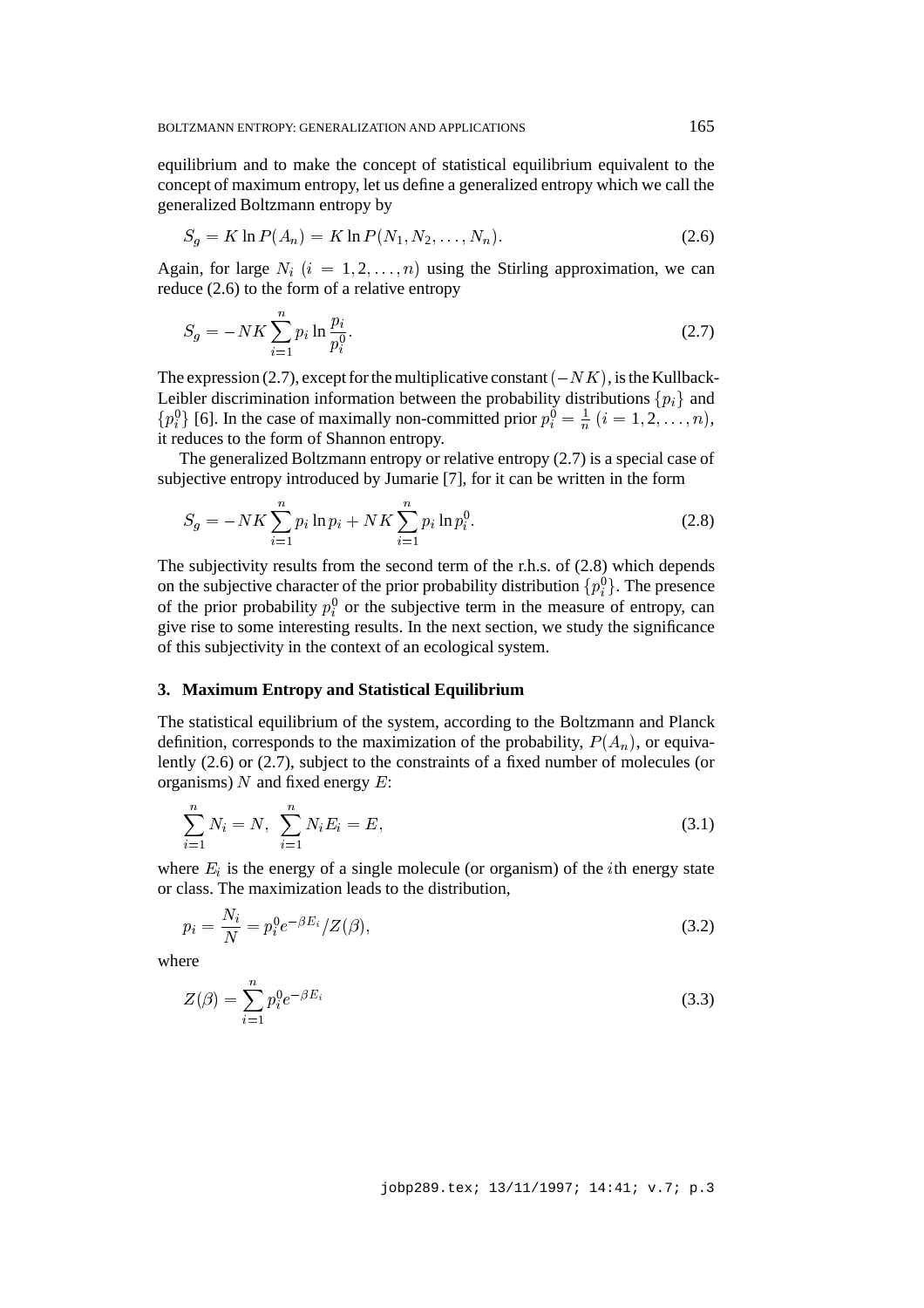is the normalization factor. Now how is the 'a priori' probability  $p_i^0$  determined? No state is more probable than another. It is reasonable to assume that all the a priori probabilities  $p_i^0$  are equal to one another, so that  $p_i^0 = \frac{1}{n}$   $(i = 1, \ldots, n)$ . This is the principle of insufficient knowledge. Then the most probable distribution reduces to the form

$$
\hat{p}_i = \frac{1}{n} e^{-\beta E_i} / Z(\beta),\tag{3.4}
$$

which is the famous Boltzmann distribution in statistical mechanics. With 'a priori' probability  $\left(\frac{1}{n}\right)$ , the entropy corresponding to this most probable state of statistical nequilibrium is

$$
\hat{S}_{\text{equil}} = -KN \sum_{i} \hat{p}_i \ln \hat{p}_i
$$
  
=  $NK[\ln n + (\beta E + \ln Z(\beta))].$  (2.5)

With a priori probability  $p_i^0$ , the entropy of the most probable state of statistical iequilibrium is

$$
S_{\text{equil}}^{0} = -NK \sum_{i} p_i \ln p_i
$$
  
= 
$$
-NK \sum_{i} p_i^{0} \ln p_i^{0} + NK(\beta E + \ln Z(\beta)).
$$
 (2.6)

Since

$$
\ln n \ge -\sum_{i=1}^{n} p_i^0 \ln p_i^0, \tag{2.7}
$$

we have

$$
\hat{S}_{\text{equil}} \ge S_{\text{equil}}^0,\tag{2.8}
$$

implying that the statistical equilibrium with 'a priori' probability  $p_i^0$  may not i correspond to the maximum value of the entropy and hence to the maximum disorder of the system [8].

For an example, let us consider an ecological system of population consisting of N animals of a given species. The animals can be divided into different states  $k$ . The states can be resting, hunting, hiding, etc. corresponding to different activities. Let  $N_k$  be the number of animals in the state k at time t and  $p_k^0$  be the 'a priori' probability that an animal is in the state k. Let  $E_k$  be the energy spent per unit time by an animal in the activity k. Let the whole population  $N(N = \sum_{k} N_k)$  use a  $\cdot$  . constant energy  $E$ , say, per unit time to realize these activities. Thus we have as before the constraints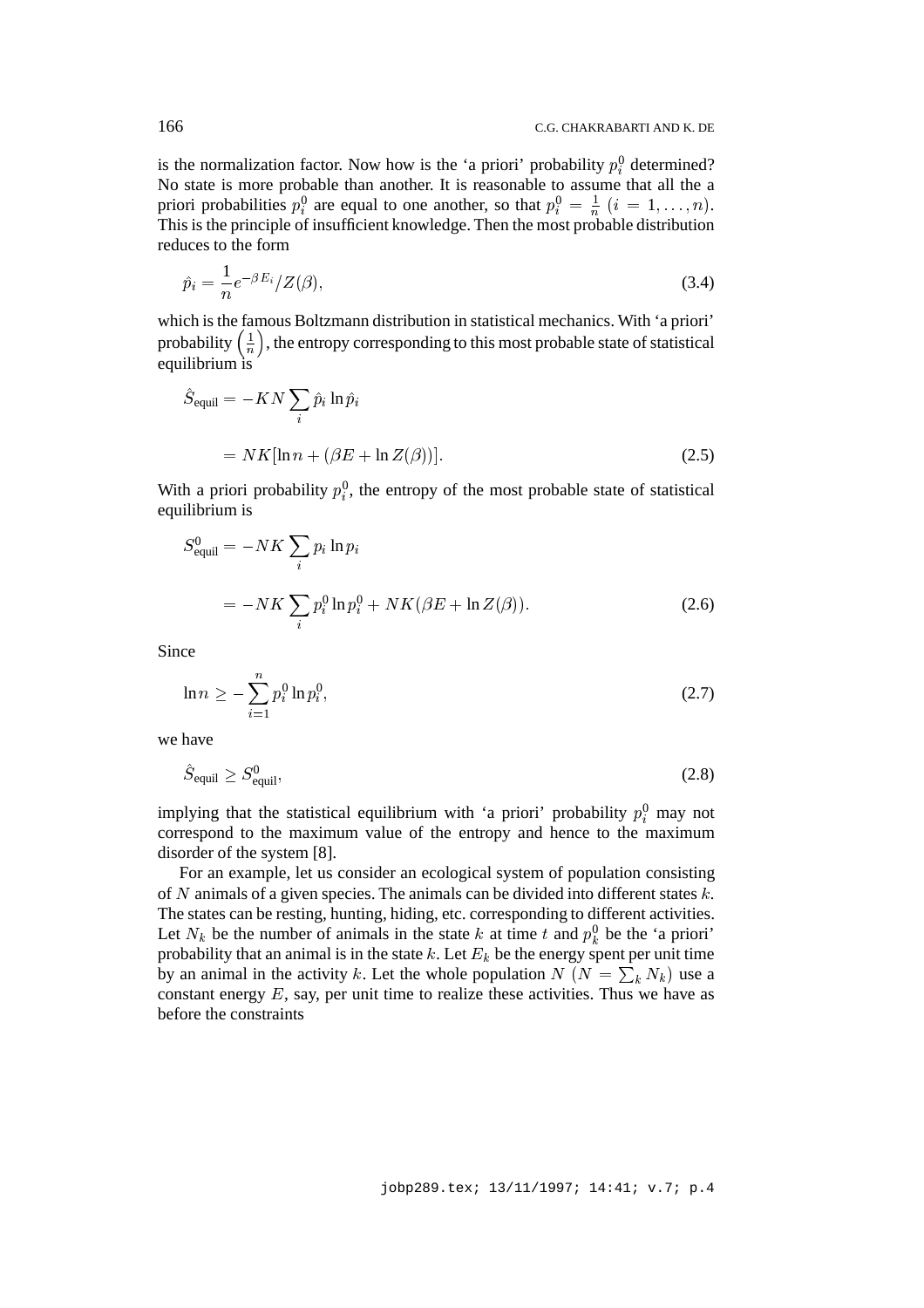$$
\sum_{k} N_{k} E_{k} = E \text{ (Constant)}
$$
\n
$$
\sum_{k} N_{k} = N \text{ (Constant)}.
$$
\n(3.9)

The most probable distribution of animals for statistical equilibrium is given, as before, by

$$
p_k = \frac{N_k}{N} = p_k^0 e^{-\beta E_k} / Z(\beta),
$$
  

$$
N_k = N p_k^0 e^{-\beta E_k} / Z(\beta).
$$
 (3.10)

or,

In view of the inequality (2.8) we see that the most probable state of statistical equilibrium with a priori probability  $p_k^0$  does not correspond to the maximum  $\cdot$   $$ entropy or maximum disorder of the system. This corresponds to the non-uniform distribution of energy in violation of the law of equipartition of energy in classical statistics [8], and is due to the presence of the a priori probability  $p_i^0$  of the selection of states, i.e., the states of hunting, hiding, resting etc. The animals, in fact, select their states of activity according to their needs and wishes. The selection of states, therefore, is of subjective nature depending entirely on the animals. The above example illustrates how subjectivity arises in an ecological system and how subjectivity in the states of a system makes things complicated in complete violation of an existing physical law [9].

#### **4. Generalized Relative Entropy and Lyapunov Function**

In section two, we saw that for large  $N$ , Boltzmann entropy can be written in the form (2.3). Returning to the occupation numbers  $N_i$ , the entropy (2.3) can be expressed as

$$
S = -K \sum_{i=1}^{n} N_i \ln \left( \frac{N_i}{N} \right) = -K \sum_{i=1}^{n} N_i \ln N_i + KN \ln N. \tag{4.1}
$$

The expression (4.1) has, however, a drawback. It does not satisfy the additivity or extensive property of the Boltzmann entropy, which is essential for the axiomatic derivation of the form of the Boltzmann entropy [3]. This, fallacy, is in fact, due to Gibbs' paradox [10]. To remove this fallacy, we must subtract K ln N!  $\approx$  $KN(\ln N - 1)$  from the r.h.s. of (4.1). This leads to the correct expression of Boltzmann entropy for classical systems [10]

$$
S = -K \sum_{i=1}^{n} N_i \ln N_i + KN,
$$
\n(4.2)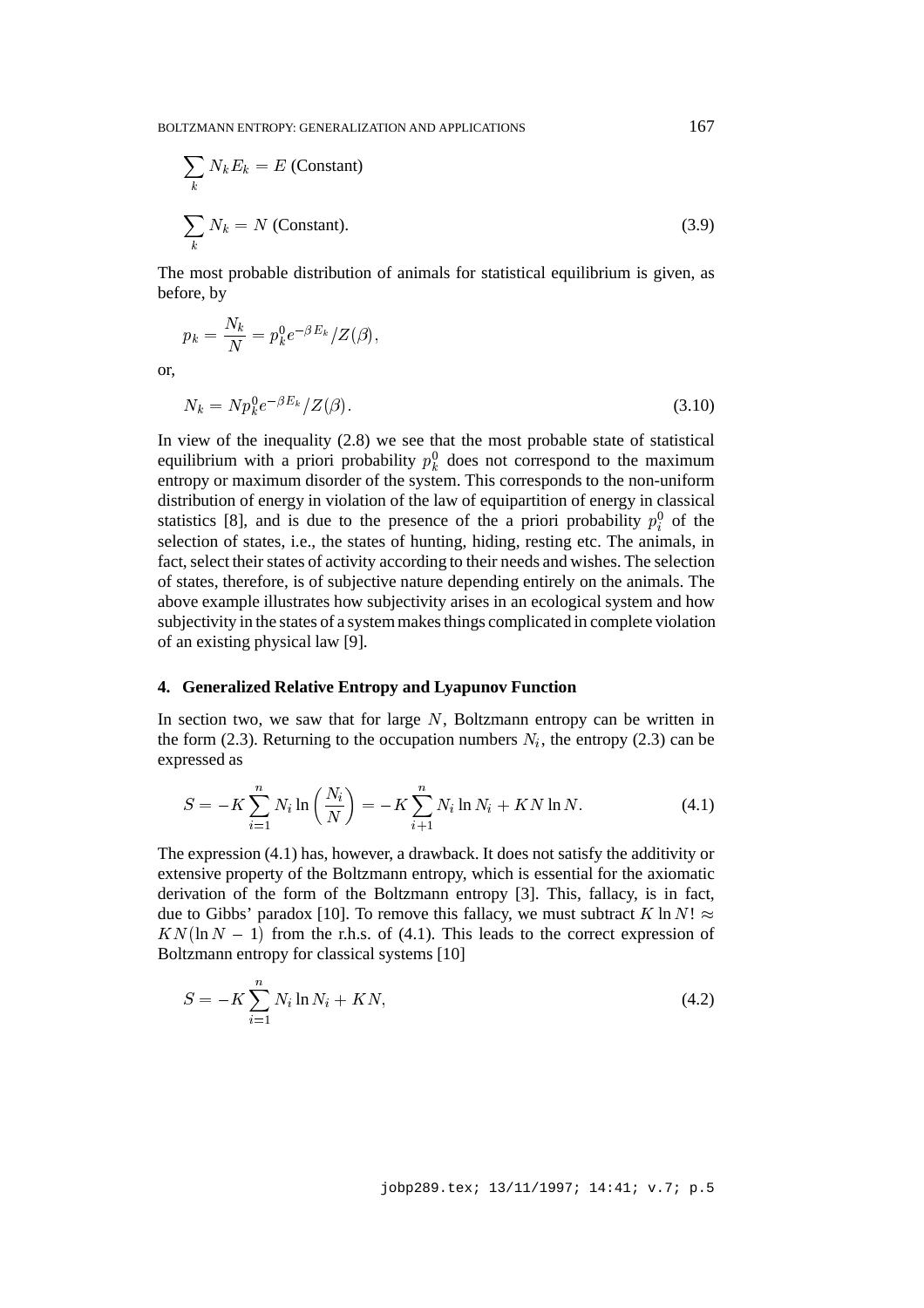which evidently satisfies the additivity property. The subtraction of the term  $\ln N!$ from (4.1) is equivalent to omitting the term  $N!$  in the expression (2.1) for the statistical weight. So the correct expression of statistical weight for classical systems should be:

$$
W(A_n) = \prod_{i=1}^n \left(\frac{1}{N_i!}\right). \tag{4.3}
$$

With this expression for statistical weight, let us now turn back to the expression for the probability of macrostate (2.5) and the determination of the 'a priori' probability by the statistical method of maximum-likelihood estimation. The whole system can be considered as an aggregate of  $n$  independent subsystems, each subsystem consisting of  $N_i$  elements. Each subsystem is characterized by the probability  $P(N_i)$  of the occupation number  $N_i$  given by:

$$
P(N_i) = CW(N_i)(p_i^0)^{N_i},
$$
\n(4.4)

where  $W(N_i)$  is the statistical weight of  $N_i$ , and C is a constant of normalization. The statistical weight  $W(N_i)$  for a classical system consistent with (4.3) is given by

$$
W(N_i) = \frac{1}{N_i!}.\tag{4.5}
$$

Then the normalization condition  $\sum_{N_i} P(N_i) = 1$  gives

$$
C\sum_{N_i=0}^{\infty} \frac{P_i^{0^{N_i}}}{N_i!} = 1 \text{ giving } C = e^{-p_i^0},\tag{4.6}
$$

so that the probability  $P(N_i)$  becomes

$$
P(N_i) = \frac{e^{-p_i^0} p_i^{0^{N_i}}}{N_i!},
$$
\n(4.7)

which is a Poisson distribution with parameter  $p_i^0$ . The main problem is to determine  $p_i^0$  and for this we adopt the principle of maximum-likelihood estimation [11]. We take a series of observations  $N_{i_1}, N_{i_2}, \ldots, N_{i_r}$ , so the likelihood function  $L$  is given by

$$
L(N_{i_1}, N_{i_2}, \dots, N_{i_r}) = \frac{e^{-p_i^0 r}(p_i^0)^{\bar{N}_i r}}{N_{i_1}! N_{i_2}! \dots N_{i_r}!},
$$
\n(4.8)

where

$$
\bar{N}_i = \frac{1}{r}(N_{i_1} + N_{i_2} + \ldots + N_{i_r})
$$
\n(4.9)

is the sample average. The maximum likelihood estimate of  $p_i^0$  is given by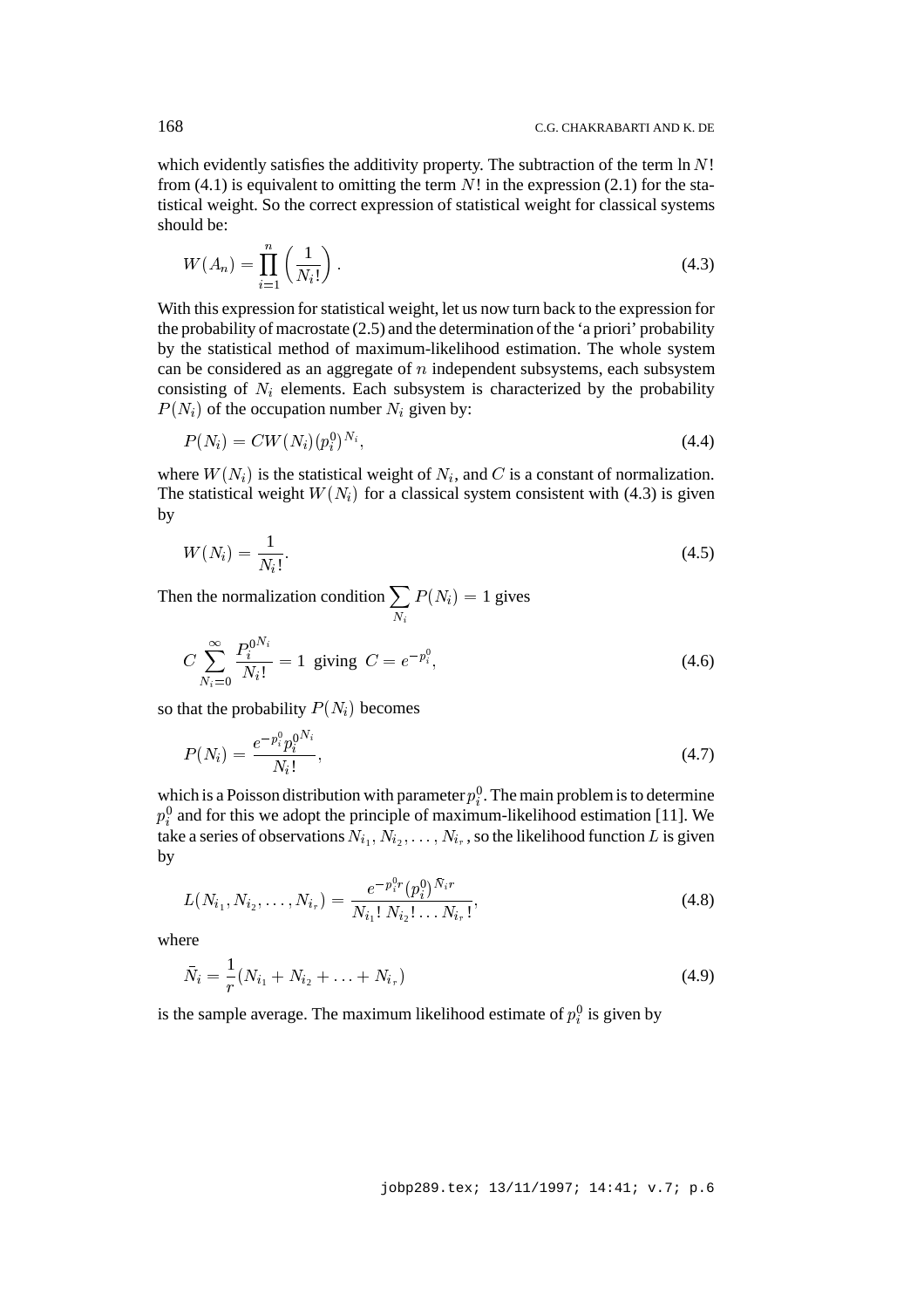$$
\frac{\delta}{\delta p_i^0} \ln L = 0
$$
 leading to  $p_i^0 = \bar{N}_i$ . (4.10)

The probability  $P(N_i)$  then becomes

$$
P(N_i) = \frac{e^{-\bar{N}_i(\bar{N}_i)^{N_i}}}{N_i!},
$$
\n(4.11)

and the probability of the macrostate  $A_n = \{N_1, N_2, \ldots, N_n\}$  is then given by

$$
P(A_n) = P(N_1, \dots, N_n) = \prod_{i=1}^n \frac{e^{-\bar{N}_i} (\bar{N}_i)^{N_i}}{N_i!}.
$$
\n(4.12)

Therefore, the generalized Boltzmann entropy  $S_g$  takes the form

$$
S_g = K \ln P(A_n)
$$
  
=  $K \sum_{i=1}^n \left[ (N_i - \bar{N}_i) - N_i \ln \frac{N_i}{\bar{N}_i} \right],$  (4.13)

which can be considered as a generalized measure of relative entropy or directed divergence between the two non-probability distribution  $\{N_i\}$  and  $\{N_i\}$  [12]. The probability distribution then reduces to the well-known form of relative entropy or  $K - L$  discrimination information or directed divergence [6]. The expression (4.13) which is non-negative and equal to zero for  $N_i = N_i$  for every i is taken as the Lyapunov function in the dynamical study of stability of many ecological systems [13]. It is also the expression of entropy-production in the non-equilibrium thermodynamic model of chemical systems developed by Ishida [14] and that of ecosystems developed by Chakrabarti et al. [15, 16].

## **5. Conclusion**

The Boltzmann entropy has been modified to include subjectivity in the description of a system by introducing 'a priori' probabilities. This 'subjectivity' is avoided in statistical mechanics by the hypothesis of equal a priori probabilities [5]. But this is not so in other branches of science. For example, in ecological systems where the states of activity of an animal such as hiding, resting, hunting etc. are selective in nature. This has led to violation of some existing physical laws, for example, the equipartition of energy in classical statistics, the equivalence of statistical equilibrium with maximum disorder etc. [8].

The maximum-likelihood estimation of the a priori probabilities  $p_i^0$  led to a generalized measure of relative entropy [12]. If in this generalized measure, we interpret N as the stationary value of N (it is justified for large samples), the generalized relative entropy measure can serve as the Lyapunov function in dynamical modelling and as the expression of entropy production in the non-equilibrium thermodynamic modelling of systems. In both the cases, it can be used to study the